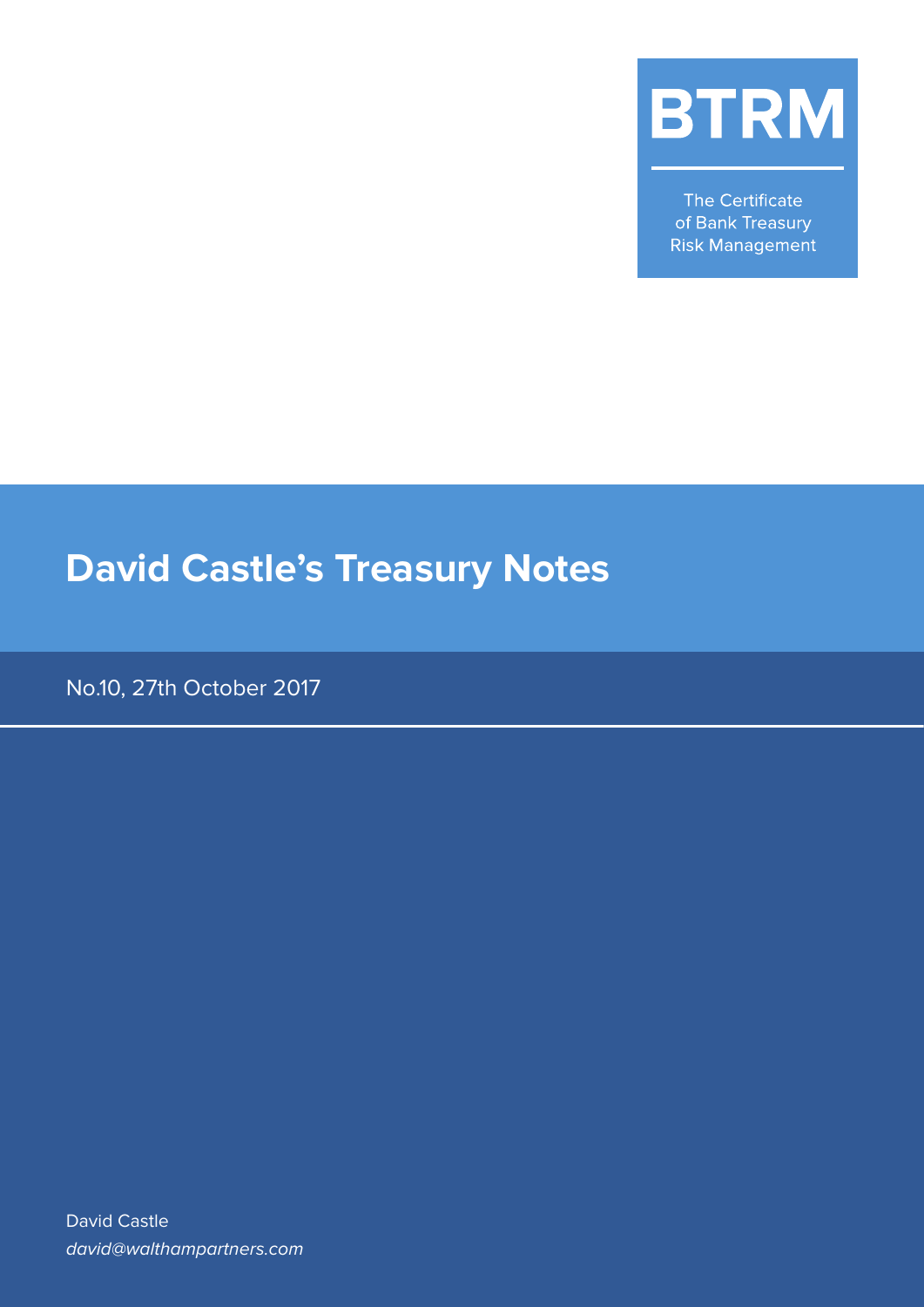#### Halloween Special: The Next Crisis, Liquidity Ghost or ALM Exhaustion?

**6 minute read.**



It's good to be back after an extended break from our column. While away I spent time exploring things we should be on the look out for as indicators of the next crisis. Part of this research was based around predictive analytics and prompted us to re-publish "De-stress tests for Strategic Treasury" asking if we can, in-fact, predict the **next crisis.**

However, we also identified some Treasury and ALM specific themes that are **Spooky enough to warrant a Halloween special!**

Our thesis has drawn out a few themes, these include changing market dynamics across various asset classes that could prompt liquidity emergency. We have also looked at what it takes to be a liquidity manager today and is the role simply **exhausting**. Most halloween of all however is the **Liquidity Ghost** who displays themselves as piles of accessible cash pretending to be real liquidity.

No, we are not going to make references to the classic 1984 movie and oversize marhmellow man as a metaphor for bloated cash balances ….. honest

| ROLE REQUIREMENTS, AT A MINUMUM A WORKING KNOWLEDGE OF |               |                                       |             |           |
|--------------------------------------------------------|---------------|---------------------------------------|-------------|-----------|
| <b>FCA/PRA Handbook</b>                                |               | <b>Prudential Risk Management</b>     |             |           |
| <b>CRR</b>                                             | <b>CRD IV</b> | IFRS9                                 | <b>FRTB</b> | Mifid II  |
| <b>LCR</b>                                             | <b>NSFR</b>   | <b>OP Risk</b>                        | Solvency 2  | Pillar II |
| <b>Liquidity Risk</b><br>Modelling                     |               | <b>Treasury Market</b><br>Instruments |             |           |
| <b>Capital Allocation Requirement</b>                  |               | <b>Credit and Market Risk</b>         |             |           |

Exhibit 1: Hiring Requirements for a Liquidity Management Asscociate

## Superhuman Liquidity Manager Required

One of our long held beliefs is that since the financial crisis Treasury has, and will continue, to become increasingly integral and directly influential across all business lines. Regulatory impact has changed the landscape and more directly linked the actions of client to treasury and vice versa. This means that new skills in addition to the experienced judgement of Treasury is required to add increasing value to all parts of the bank.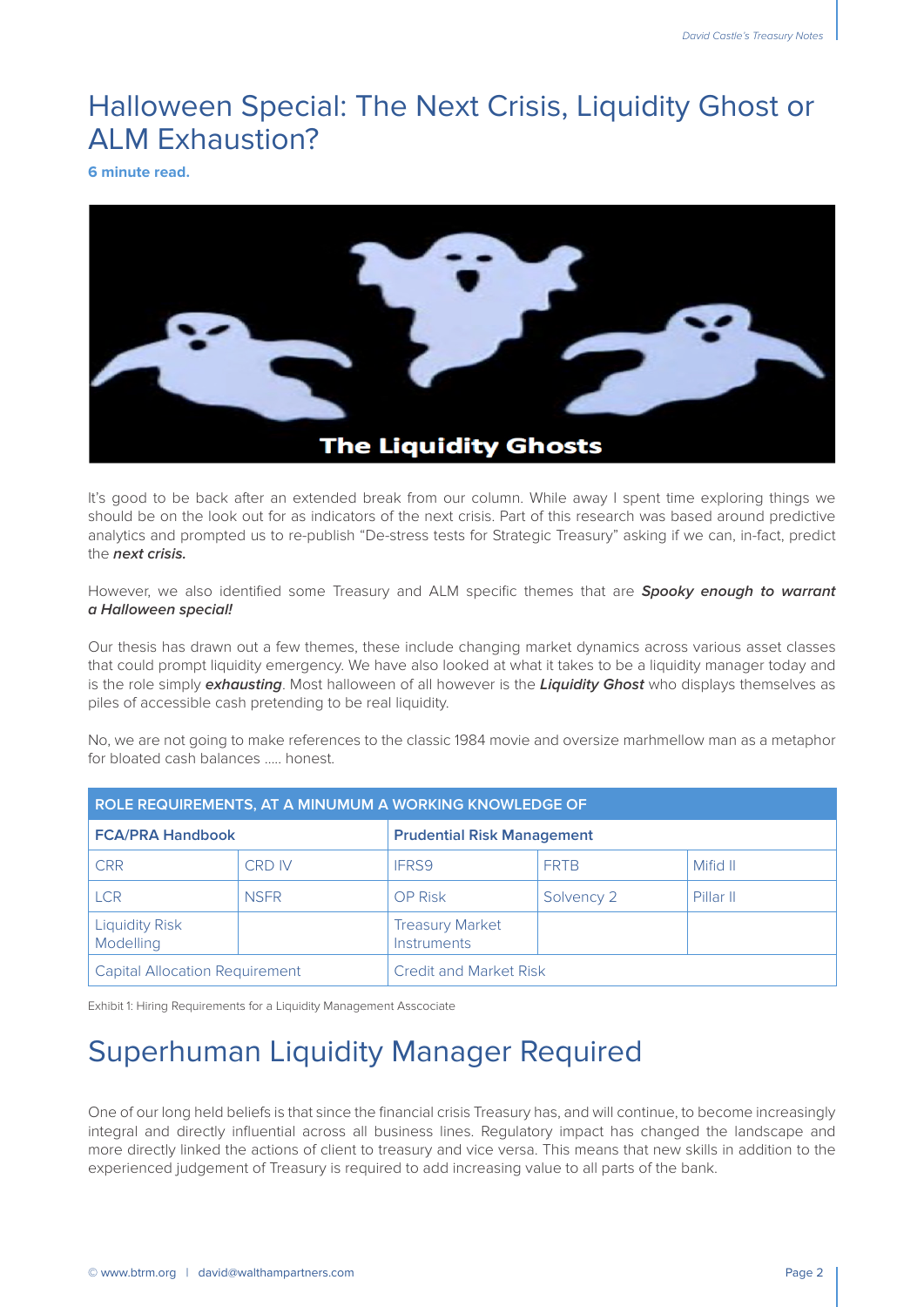Adapting to this environment over the last decade has, at times, been exhausting. Organising data, measuring the value of business lines, clients, products and pretty much everything else differently and ensuring that the implications of these changes are understood across the organisation has brought Treasury back to the front-line. **The expertise required are extraordinary.**

Exhibit 1 shows the hiring requirements for a senior associate in the liquidity team at a major international firm. We came across this when undertaking some desk top research on what skills are now required in Treasury. Our expectation was to find a higher demand for data analytics and modelling resources, strategic funding and collateral skills together with a need for market facing officers able to manage complexity.

What we found, kind of met our expectations, but also highlighted the sheer depth and breadth of knowledge required. Liquidity Managers might be **Exhausted!** This may present risks for Treasury, but our view on how to fix this – by adopting advanced technology and bringing new and diverse skills into the treasury team – we think still holds true. In the meantime, best boost energy by buiding a **Haribo Reserve** while out Trick or Treating this week. *(Note, other forms of energy reserve are available!)*



Exhibit 2: Disparate yet connected liquidty risks building up

## Is Time Travel Required?

In our drive to explore where liquidity risks may be hidden we looked in the shadows (obviously) but also read a stack of articles and thought leadership pieces on the topic. Exhibit 2 captures several themes that have been highlighted since the summer on each of which at least a handful of research pieces have been written. What has really **spooked** us – ahem – is that each of these areas have a lot of weight to them in terms of risk build up. What worries us most is the **interconnectedness and contagion** risks that could result from any one of these triggers.

In each of the risk areas we have explored a few phrases stand out, which in combination give us cause for concern – centered on liquidity triggers – especially when considering if lessons from the past are being applied to the current or indeed the future. Reflect for a moment on ….

- "most models still assume that bond liquidity will off-set draws on cash balances"
- "monetary accommodation has driven stocks, especially technology, to all time highs"
- "passive and tracker strategies that operate on autopilot assume liquidity availability"
- "low volatility, in general, appears to make high risk strategies cheaper to carry"

Do any of these sound familiar? These are September 2017 references, not 2005-2007.

Anyone seen the **Boogyman?**